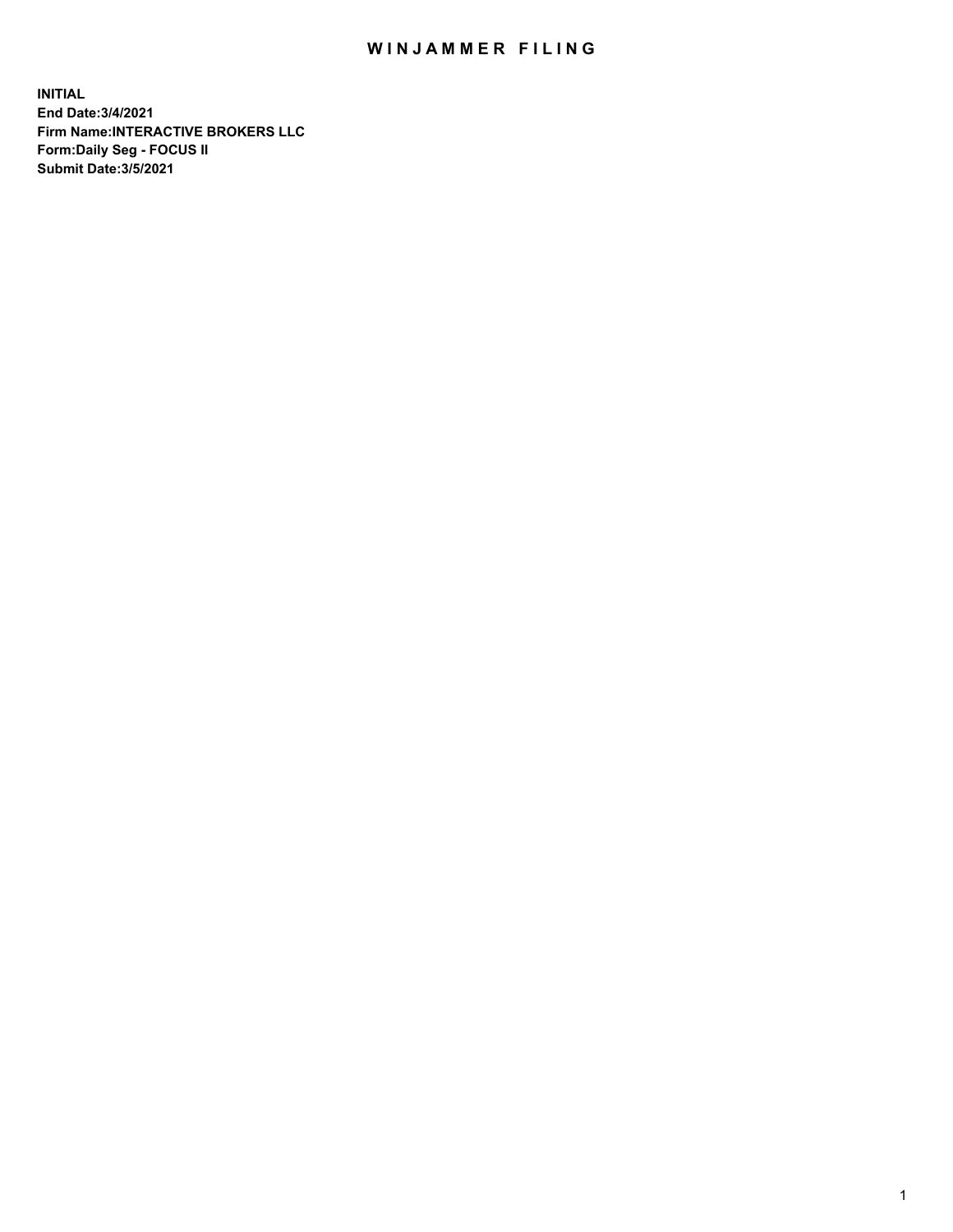**INITIAL End Date:3/4/2021 Firm Name:INTERACTIVE BROKERS LLC Form:Daily Seg - FOCUS II Submit Date:3/5/2021 Daily Segregation - Cover Page**

| Name of Company                                                                                                                                                                                                                                                                                                                | <b>INTERACTIVE BROKERS LLC</b>                                                                  |
|--------------------------------------------------------------------------------------------------------------------------------------------------------------------------------------------------------------------------------------------------------------------------------------------------------------------------------|-------------------------------------------------------------------------------------------------|
| <b>Contact Name</b>                                                                                                                                                                                                                                                                                                            | James Menicucci                                                                                 |
| <b>Contact Phone Number</b>                                                                                                                                                                                                                                                                                                    | 203-618-8085                                                                                    |
| <b>Contact Email Address</b>                                                                                                                                                                                                                                                                                                   | jmenicucci@interactivebrokers.c<br>om                                                           |
| FCM's Customer Segregated Funds Residual Interest Target (choose one):<br>a. Minimum dollar amount: ; or<br>b. Minimum percentage of customer segregated funds required:%; or<br>c. Dollar amount range between: and; or<br>d. Percentage range of customer segregated funds required between:% and%.                          | $\overline{\mathbf{0}}$<br>$\overline{\mathbf{0}}$<br>155,000,000 245,000,000<br>0 <sub>0</sub> |
| FCM's Customer Secured Amount Funds Residual Interest Target (choose one):<br>a. Minimum dollar amount: ; or<br>b. Minimum percentage of customer secured funds required:% ; or<br>c. Dollar amount range between: and; or<br>d. Percentage range of customer secured funds required between:% and%.                           | $\frac{0}{0}$<br>80,000,000 120,000,000<br>0 <sub>0</sub>                                       |
| FCM's Cleared Swaps Customer Collateral Residual Interest Target (choose one):<br>a. Minimum dollar amount: ; or<br>b. Minimum percentage of cleared swaps customer collateral required:% ; or<br>c. Dollar amount range between: and; or<br>d. Percentage range of cleared swaps customer collateral required between:% and%. | $\frac{0}{0}$<br>0 <sub>0</sub><br>0 <sub>0</sub>                                               |

Attach supporting documents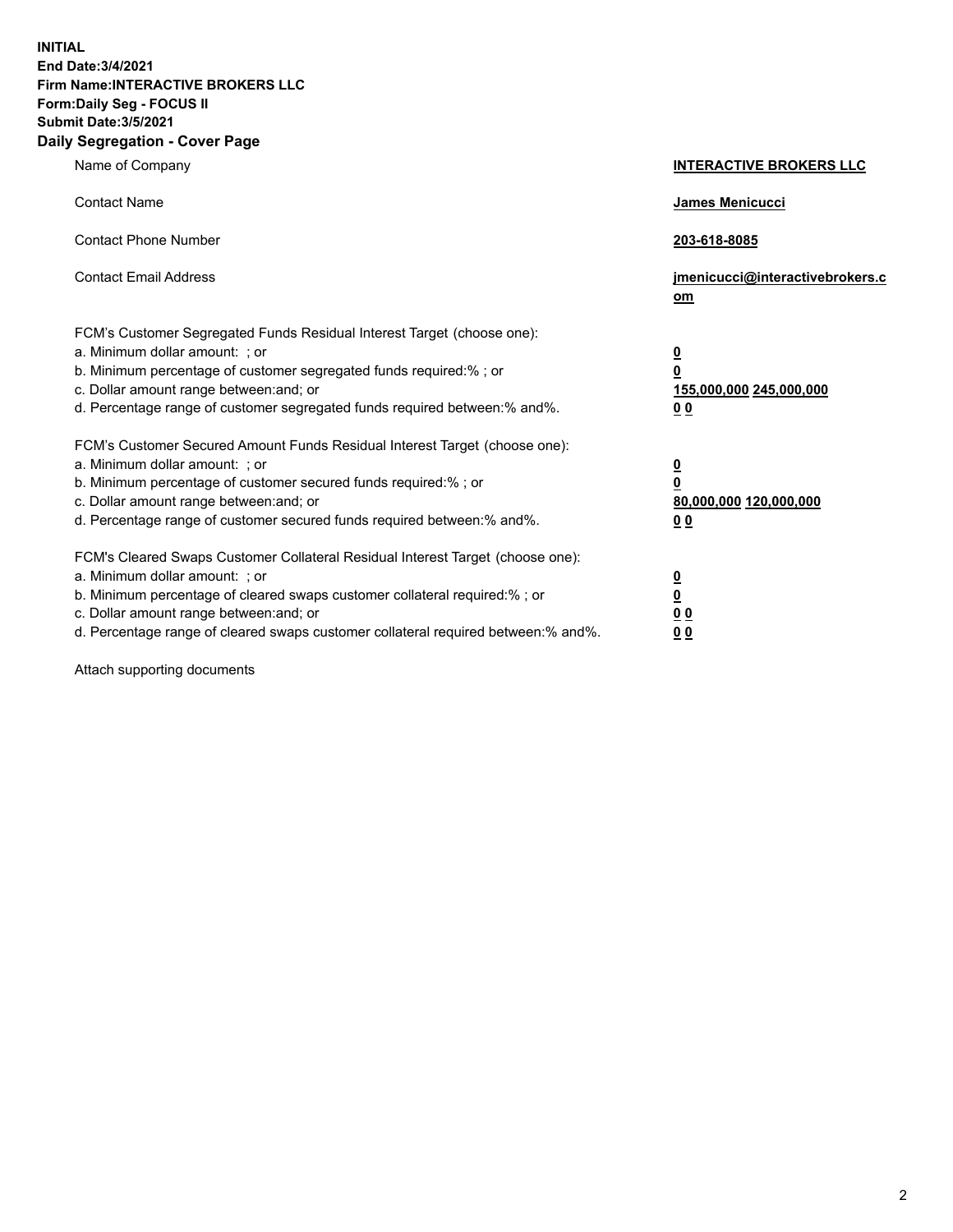## **INITIAL End Date:3/4/2021 Firm Name:INTERACTIVE BROKERS LLC Form:Daily Seg - FOCUS II Submit Date:3/5/2021 Daily Segregation - Secured Amounts**

|                | $\frac{1}{2}$                                                                                              |                                         |
|----------------|------------------------------------------------------------------------------------------------------------|-----------------------------------------|
|                | Foreign Futures and Foreign Options Secured Amounts                                                        |                                         |
|                | Amount required to be set aside pursuant to law, rule or regulation of a foreign                           | $0$ [7305]                              |
|                | government or a rule of a self-regulatory organization authorized thereunder                               |                                         |
| $\mathbf{1}$ . | Net ledger balance - Foreign Futures and Foreign Option Trading - All Customers                            |                                         |
|                | A. Cash                                                                                                    | 490,321,943 [7315]                      |
|                | B. Securities (at market)                                                                                  | $0$ [7317]                              |
| 2.             | Net unrealized profit (loss) in open futures contracts traded on a foreign board of trade                  | 3,150,248 [7325]                        |
| 3.             | Exchange traded options                                                                                    |                                         |
|                | a. Market value of open option contracts purchased on a foreign board of trade                             | 127,968 [7335]                          |
|                | b. Market value of open contracts granted (sold) on a foreign board of trade                               | -8,749 [7337]                           |
| 4.             | Net equity (deficit) (add lines 1. 2. and 3.)                                                              | 493,591,410 [7345]                      |
| 5.             | Account liquidating to a deficit and account with a debit balances - gross amount                          | <b>12,833</b> [7351]                    |
|                | Less: amount offset by customer owned securities                                                           | 0 [7352] 12,833 [7354]                  |
| 6.             | Amount required to be set aside as the secured amount - Net Liquidating Equity                             | 493,604,243 [7355]                      |
|                | Method (add lines 4 and 5)                                                                                 |                                         |
| 7.             | Greater of amount required to be set aside pursuant to foreign jurisdiction (above) or line<br>6.          | 493,604,243 [7360]                      |
|                | FUNDS DEPOSITED IN SEPARATE REGULATION 30.7 ACCOUNTS                                                       |                                         |
| $\mathbf{1}$ . | Cash in banks                                                                                              |                                         |
|                | A. Banks located in the United States                                                                      | 66,445,442 [7500]                       |
|                | B. Other banks qualified under Regulation 30.7                                                             | 0 [7520] 66,445,442 [7530]              |
| 2.             | Securities                                                                                                 |                                         |
|                | A. In safekeeping with banks located in the United States                                                  | 324,985,250 [7540]                      |
|                | B. In safekeeping with other banks qualified under Regulation 30.7                                         | 0 [7560] 324,985,250 [7570]             |
| 3.             | Equities with registered futures commission merchants                                                      |                                         |
|                | A. Cash                                                                                                    | $0$ [7580]                              |
|                | <b>B.</b> Securities                                                                                       | $0$ [7590]                              |
|                | C. Unrealized gain (loss) on open futures contracts                                                        | $0$ [7600]                              |
|                | D. Value of long option contracts                                                                          | $0$ [7610]                              |
|                | E. Value of short option contracts                                                                         | 0 [7615] 0 [7620]                       |
| 4.             | Amounts held by clearing organizations of foreign boards of trade                                          |                                         |
|                | A. Cash                                                                                                    | $0$ [7640]                              |
|                | <b>B.</b> Securities                                                                                       | $0$ [7650]                              |
|                | C. Amount due to (from) clearing organization - daily variation                                            | $0$ [7660]                              |
|                | D. Value of long option contracts                                                                          | $0$ [7670]                              |
|                | E. Value of short option contracts                                                                         | 0 [7675] 0 [7680]                       |
| 5.             | Amounts held by members of foreign boards of trade                                                         |                                         |
|                | A. Cash                                                                                                    | 236,326,112 [7700]                      |
|                | <b>B.</b> Securities                                                                                       | $0$ [7710]                              |
|                | C. Unrealized gain (loss) on open futures contracts                                                        | -8,954,177 [7720]                       |
|                | D. Value of long option contracts                                                                          | 127,968 [7730]                          |
|                | E. Value of short option contracts                                                                         | <u>-8,749</u> [7735] 227,491,154 [7740] |
| 6.             | Amounts with other depositories designated by a foreign board of trade                                     | $0$ [7760]                              |
| 7.             | Segregated funds on hand                                                                                   | $0$ [7765]                              |
| 8.             | Total funds in separate section 30.7 accounts                                                              | 618,921,846 [7770]                      |
| 9.             | Excess (deficiency) Set Aside for Secured Amount (subtract line 7 Secured Statement<br>Page 1 from Line 8) | 125,317,603 [7380]                      |
| 10.            | Management Target Amount for Excess funds in separate section 30.7 accounts                                | 80,000,000 [7780]                       |
| 11.            | Excess (deficiency) funds in separate 30.7 accounts over (under) Management Target                         | 45,317,603 [7785]                       |
|                |                                                                                                            |                                         |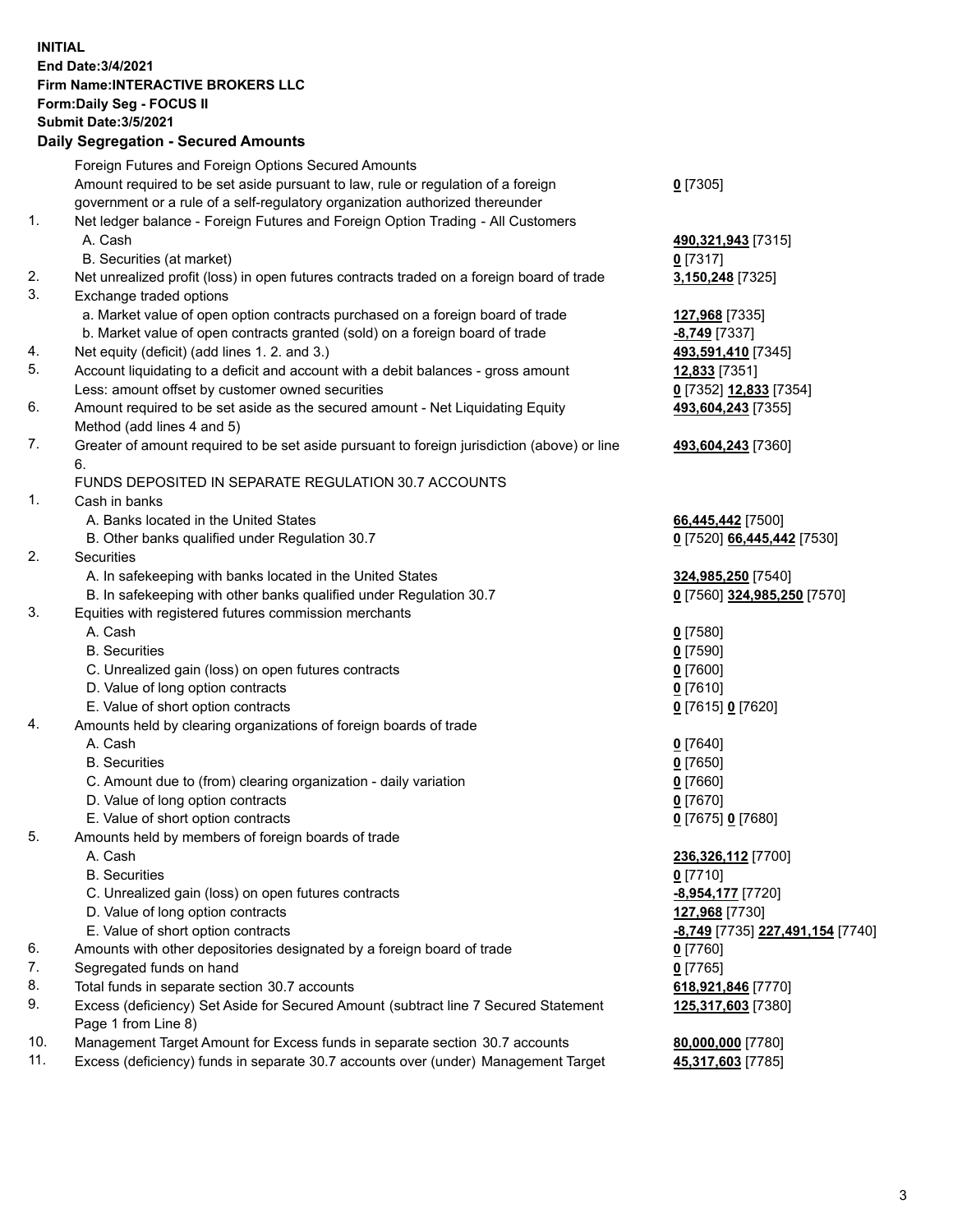**INITIAL End Date:3/4/2021 Firm Name:INTERACTIVE BROKERS LLC Form:Daily Seg - FOCUS II Submit Date:3/5/2021 Daily Segregation - Segregation Statement** SEGREGATION REQUIREMENTS(Section 4d(2) of the CEAct) 1. Net ledger balance A. Cash **6,412,706,353** [7010] B. Securities (at market) **0** [7020] 2. Net unrealized profit (loss) in open futures contracts traded on a contract market **45,470,640** [7030] 3. Exchange traded options A. Add market value of open option contracts purchased on a contract market **347,562,061** [7032] B. Deduct market value of open option contracts granted (sold) on a contract market **-303,282,184** [7033] 4. Net equity (deficit) (add lines 1, 2 and 3) **6,502,456,870** [7040] 5. Accounts liquidating to a deficit and accounts with debit balances - gross amount **3,184,486** [7045] Less: amount offset by customer securities **0** [7047] **3,184,486** [7050] 6. Amount required to be segregated (add lines 4 and 5) **6,505,641,356** [7060] FUNDS IN SEGREGATED ACCOUNTS 7. Deposited in segregated funds bank accounts A. Cash **2,415,166,303** [7070] B. Securities representing investments of customers' funds (at market) **1,954,438,410** [7080] C. Securities held for particular customers or option customers in lieu of cash (at market) **0** [7090] 8. Margins on deposit with derivatives clearing organizations of contract markets A. Cash **502,187,481** [7100] B. Securities representing investments of customers' funds (at market) **1,867,527,375** [7110] C. Securities held for particular customers or option customers in lieu of cash (at market) **0** [7120] 9. Net settlement from (to) derivatives clearing organizations of contract markets **-75,082,934** [7130] 10. Exchange traded options A. Value of open long option contracts **347,197,455** [7132] B. Value of open short option contracts **-303,100,275** [7133] 11. Net equities with other FCMs A. Net liquidating equity **0** [7140] B. Securities representing investments of customers' funds (at market) **0** [7160] C. Securities held for particular customers or option customers in lieu of cash (at market) **0** [7170] 12. Segregated funds on hand **0** [7150] 13. Total amount in segregation (add lines 7 through 12) **6,708,333,815** [7180] 14. Excess (deficiency) funds in segregation (subtract line 6 from line 13) **202,692,459** [7190] 15. Management Target Amount for Excess funds in segregation **155,000,000** [7194] 16. Excess (deficiency) funds in segregation over (under) Management Target Amount Excess **47,692,459** [7198]